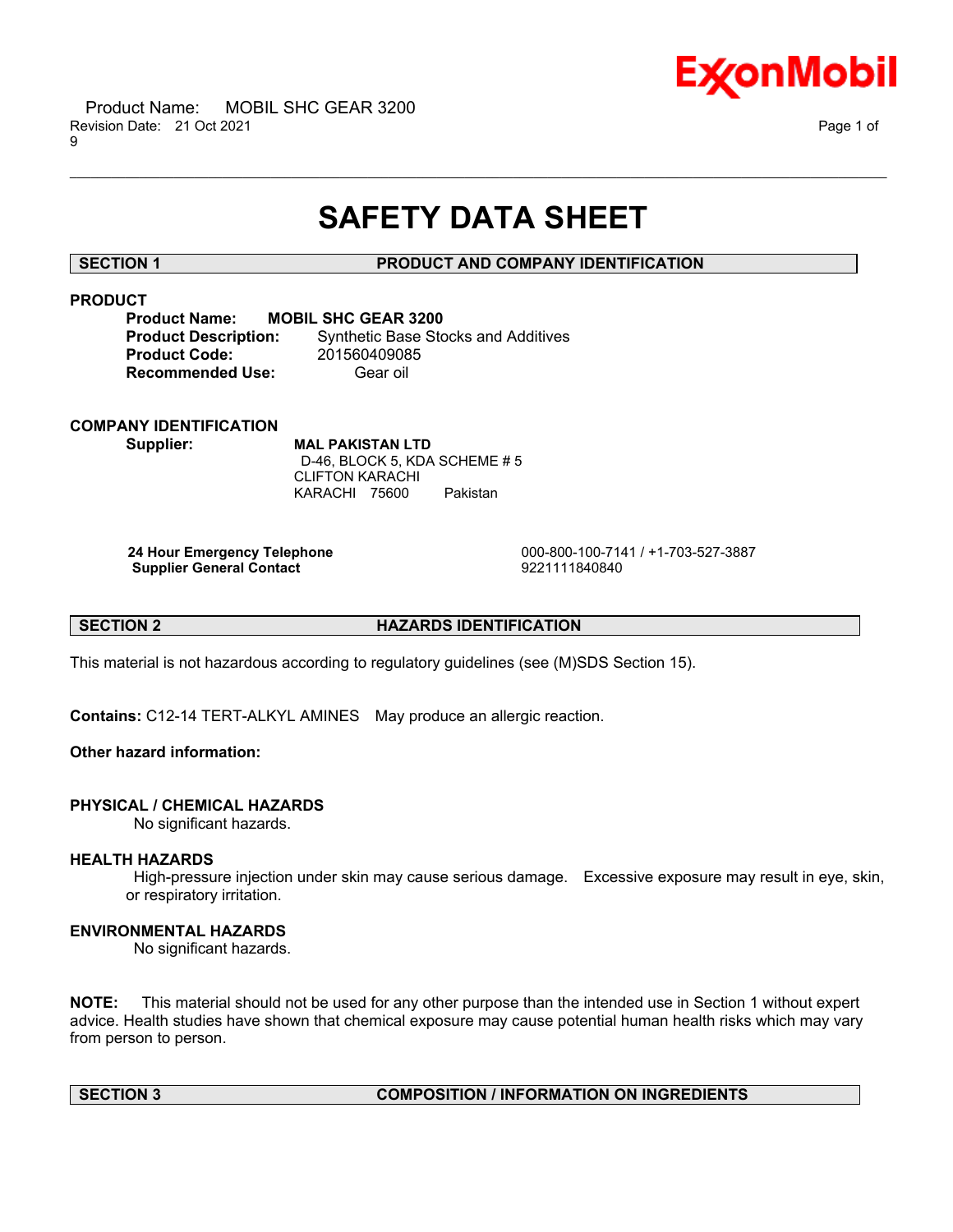

This material is defined as a mixture.

#### **Hazardous Substance(s) or Complex Substance(s) required for disclosure**

| <b>Name</b>                                                              | CAS#       | Concentration*   | <b>GHS Hazard Codes</b>                                                         |
|--------------------------------------------------------------------------|------------|------------------|---------------------------------------------------------------------------------|
| IAMINES. C12-14-TERT-ALKYL                                               | 68955-53-3 | $0.1 - 5.25\%$   | H302. H311. H317.<br>H330(2), H314(1B), H400(M<br>factor 1), $H410(M$ factor 1) |
| BENZENAMINE, N-PHENYL-, REACTION PRODUCTS WITH<br>2.4.4-TRIMETHYLPENTENE | 68411-46-1 | $1 - 5\%$        | H316, H402, H412                                                                |
| LONG-CHAIN ALKENYL AMINE                                                 | 112-90-3   | $0.01 - 5.025\%$ | H302, H304, H335.<br>H314(1B), H373, H400(M<br>factor 10), H410(M factor 10)    |

\_\_\_\_\_\_\_\_\_\_\_\_\_\_\_\_\_\_\_\_\_\_\_\_\_\_\_\_\_\_\_\_\_\_\_\_\_\_\_\_\_\_\_\_\_\_\_\_\_\_\_\_\_\_\_\_\_\_\_\_\_\_\_\_\_\_\_\_\_\_\_\_\_\_\_\_\_\_\_\_\_\_\_\_\_\_\_\_\_\_\_\_\_\_\_\_\_\_\_\_\_\_\_\_\_\_\_\_\_\_\_\_\_\_\_\_\_\_

\* All concentrations are percent by weight unless ingredient is a gas. Gas concentrations are in percent by volume.

#### **SECTION 4 FIRST AID MEASURES**

#### **INHALATION**

mouth-to-mouth resuscitation.

Remove from further exposure. For those providing assistance, avoid exposure to yourself or others. Use adequate respiratory protection. If respiratory irritation, dizziness, nausea, or unconsciousness occurs, seek immediate medical assistance. If breathing has stopped, assist ventilation with a mechanical device or use

# **SKIN CONTACT**

Wash contact areas with soap and water. If product is injected into or under the skin, or into any part of the body, regardless of the appearance of the wound or its size, the individual should be evaluated immediately by a physician as a surgical emergency. Even though initial symptoms from high pressure injection may be minimal or absent, early surgical treatment within the first few hours may significantly reduce the ultimate extent of injury.

# **EYE CONTACT**

Flush thoroughly with water. If irritation occurs, get medical assistance.

# **INGESTION**

First aid is normally not required. Seek medical attention if discomfort occurs.

#### **NOTE TO PHYSICIAN**

None

# **SECTION 5 FIRE FIGHTING MEASURES**

# **EXTINGUISHING MEDIA**

**Appropriate Extinguishing Media:** Use water fog, foam, dry chemical or carbon dioxide (CO2) to extinguish flames.

**Inappropriate Extinguishing Media:** Straight streams of water

# **FIRE FIGHTING**

**Fire Fighting Instructions:** Evacuate area. Prevent run-off from fire control or dilution from entering streams, sewers or drinking water supply. Fire-fighters should use standard protective equipment and in enclosed spaces, self-contained breathing apparatus (SCBA). Use water spray to cool fire exposed surfaces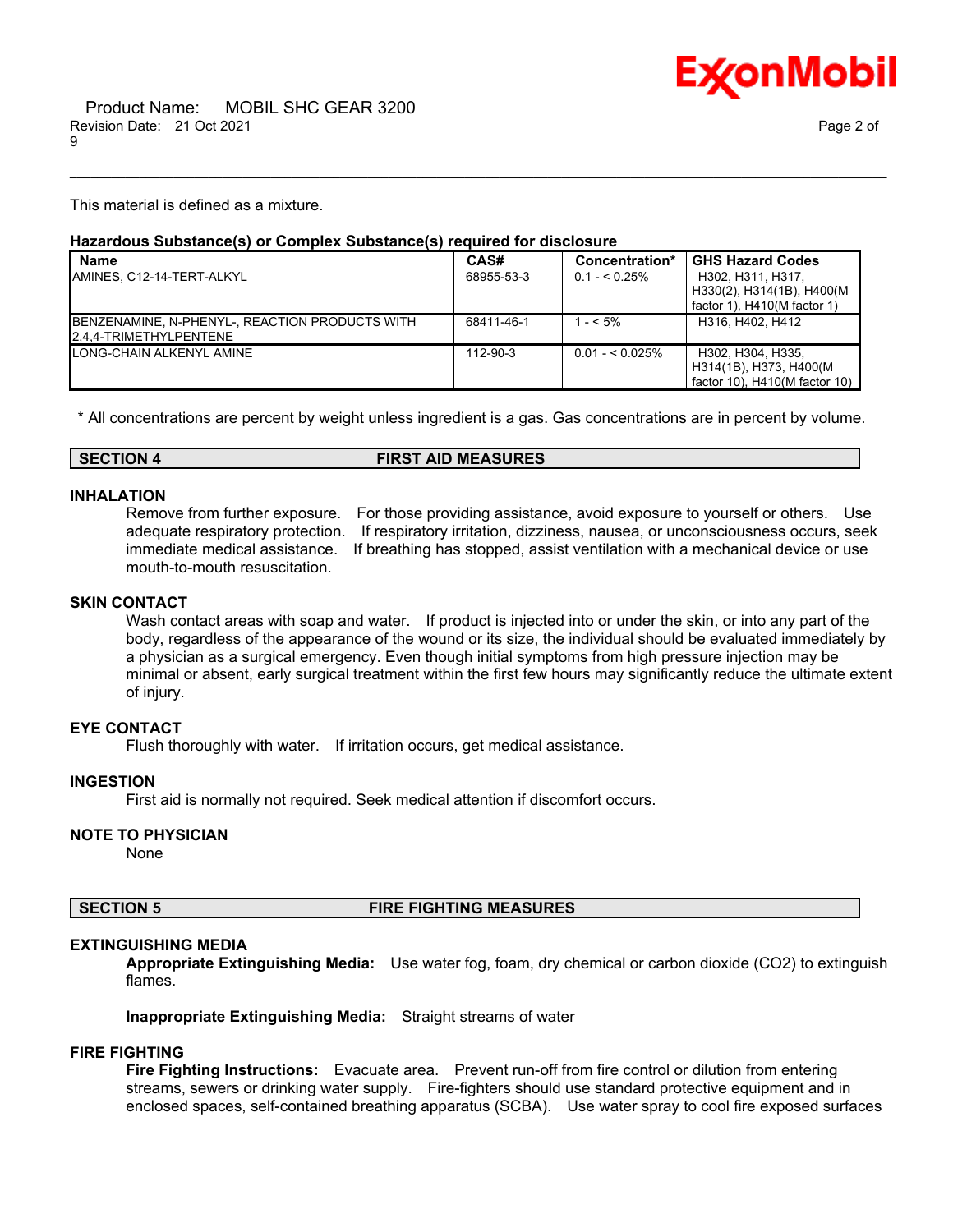

and to protect personnel.

**Hazardous Combustion Products:** Aldehydes, Incomplete combustion products, Oxides of carbon, Smoke, Fume, Sulphur oxides

\_\_\_\_\_\_\_\_\_\_\_\_\_\_\_\_\_\_\_\_\_\_\_\_\_\_\_\_\_\_\_\_\_\_\_\_\_\_\_\_\_\_\_\_\_\_\_\_\_\_\_\_\_\_\_\_\_\_\_\_\_\_\_\_\_\_\_\_\_\_\_\_\_\_\_\_\_\_\_\_\_\_\_\_\_\_\_\_\_\_\_\_\_\_\_\_\_\_\_\_\_\_\_\_\_\_\_\_\_\_\_\_\_\_\_\_\_\_

#### **FLAMMABILITY PROPERTIES**

**Flash Point [Method]:** >210°C (410°F) [ASTM D-92] **Flammable Limits (Approximate volume % in air):** LEL: 0.9 UEL: 7.0 **Autoignition Temperature:** N/D

#### **SECTION 6 ACCIDENTAL RELEASE MEASURES**

#### **NOTIFICATION PROCEDURES**

In the event of a spill or accidental release, notify relevant authorities in accordance with all applicable regulations.

# **PROTECTIVE MEASURES**

Avoid contact with spilled material. See Section 5 for fire fighting information. See the Hazard Identification Section for Significant Hazards. See Section 4 for First Aid Advice. See Section 8 for advice on the minimum requirements for personal protective equipment. Additional protective measures may be necessary, depending on the specific circumstances and/or the expert judgment of the emergency responders.

#### **SPILL MANAGEMENT**

**Land Spill:** Stop leak if you can do so without risk. Recover by pumping or with suitable absorbent.

**Water Spill:** Stop leak if you can do so without risk. Confine the spill immediately with booms. Warn other shipping. Remove from the surface by skimming or with suitable absorbents. Seek the advice of a specialist before using dispersants.

Water spill and land spill recommendations are based on the most likely spill scenario for this material; however, geographic conditions, wind, temperature, (and in the case of a water spill) wave and current direction and speed may greatly influence the appropriate action to be taken. For this reason, local experts should be consulted. Note: Local regulations may prescribe or limit action to be taken.

#### **ENVIRONMENTAL PRECAUTIONS**

Large Spills: Dyke far ahead of liquid spill for later recovery and disposal. Prevent entry into waterways, sewers, basements or confined areas.

# **SECTION 7 HANDLING AND STORAGE**

#### **HANDLING**

Prevent small spills and leakage to avoid slip hazard. Material can accumulate static charges which may cause an electrical spark (ignition source). When the material is handled in bulk, an electrical spark could ignite any flammable vapors from liquids or residues that may be present (e.g., during switch-loading operations). Use proper bonding and/or earthing procedures. However, bonding and earthing may not eliminate the hazard from static accumulation. Consult local applicable standards for guidance. Additional references include American Petroleum Institute 2003 (Protection Against Ignitions Arising out of Static, Lightning and Stray Currents) or National Fire Protection Agency 77 (Recommended Practice on Static Electricity) or CENELEC CLC/TR 50404 (Electrostatics - Code of practice for the avoidance of hazards due to static electricity).

**Static Accumulator:** This material is a static accumulator.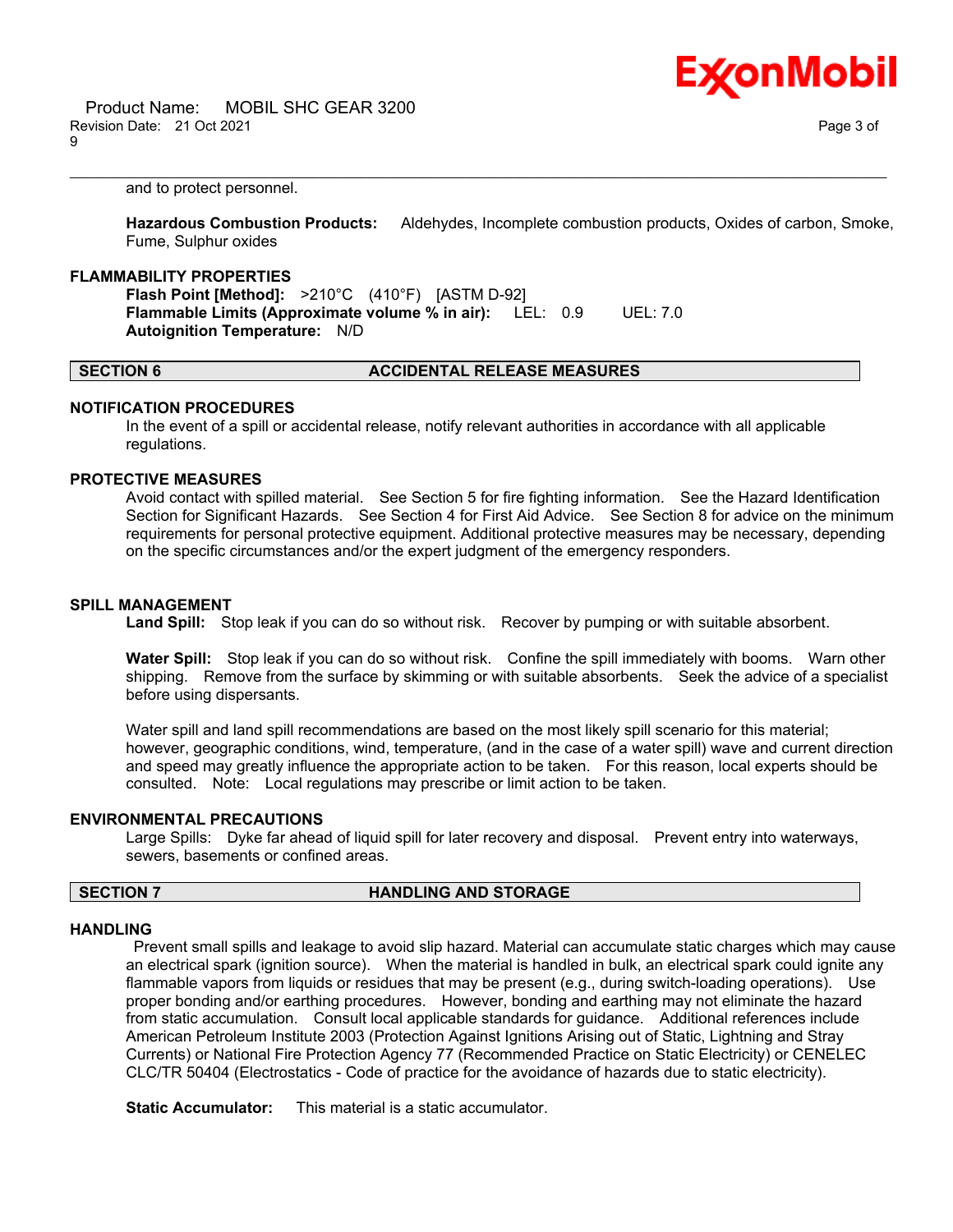

#### **STORAGE**

The type of container used to store the material may affect static accumulation and dissipation. Do not store in open or unlabelled containers.

\_\_\_\_\_\_\_\_\_\_\_\_\_\_\_\_\_\_\_\_\_\_\_\_\_\_\_\_\_\_\_\_\_\_\_\_\_\_\_\_\_\_\_\_\_\_\_\_\_\_\_\_\_\_\_\_\_\_\_\_\_\_\_\_\_\_\_\_\_\_\_\_\_\_\_\_\_\_\_\_\_\_\_\_\_\_\_\_\_\_\_\_\_\_\_\_\_\_\_\_\_\_\_\_\_\_\_\_\_\_\_\_\_\_\_\_\_\_

# **SECTION 8 EXPOSURE CONTROLS / PERSONAL PROTECTION**

**Exposure limits/standards for materials that can be formed when handling this product:** When mists/aerosols can occur the following is recommended:  $5 \text{ mg/m}^3$  - ACGIH TLV (inhalable fraction).

NOTE: Limits/standards shown for guidance only. Follow applicable regulations. **ENGINEERING CONTROLS**

The level of protection and types of controls necessary will vary depending upon potential exposure conditions. Control measures to consider:

No special requirements under ordinary conditions of use and with adequate ventilation.

# **PERSONAL PROTECTION**

Personal protective equipment selections vary based on potential exposure conditions such as applications, handling practices, concentration and ventilation. Information on the selection of protective equipment for use with this material, as provided below, is based upon intended, normal usage.

**Respiratory Protection:** If engineering controls do not maintain airborne contaminant concentrations at a level which is adequate to protect worker health, an approved respirator may be appropriate. Respirator selection, use, and maintenance must be in accordance with regulatory requirements, if applicable. Types of respirators to be considered for this material include:

No special requirements under ordinary conditions of use and with adequate ventilation. Particulate

For high airborne concentrations, use an approved supplied-air respirator, operated in positive pressure mode. Supplied air respirators with an escape bottle may be appropriate when oxygen levels are inadequate, gas/vapour warning properties are poor, or if air purifying filter capacity/rating may be exceeded.

**Hand Protection:** Any specific glove information provided is based on published literature and glove manufacturer data. Glove suitability and breakthrough time will differ depending on the specific use conditions. Contact the glove manufacturer for specific advice on glove selection and breakthrough times for your use conditions. Inspect and replace worn or damaged gloves. The types of gloves to be considered for this material include:

No protection is ordinarily required under normal conditions of use. Nitrile,Viton

**Eye Protection:** If contact is likely, safety glasses with side shields are recommended.

**Skin and Body Protection:** Any specific clothing information provided is based on published literature or manufacturer data. The types of clothing to be considered for this material include:

No skin protection is ordinarily required under normal conditions of use. In accordance with good industrial hygiene practices, precautions should be taken to avoid skin contact.

**Specific Hygiene Measures:** Always observe good personal hygiene measures, such as washing after handling the material and before eating, drinking, and/or smoking. Routinely wash work clothing and protective equipment to remove contaminants. Discard contaminated clothing and footwear that cannot be cleaned. Practice good housekeeping.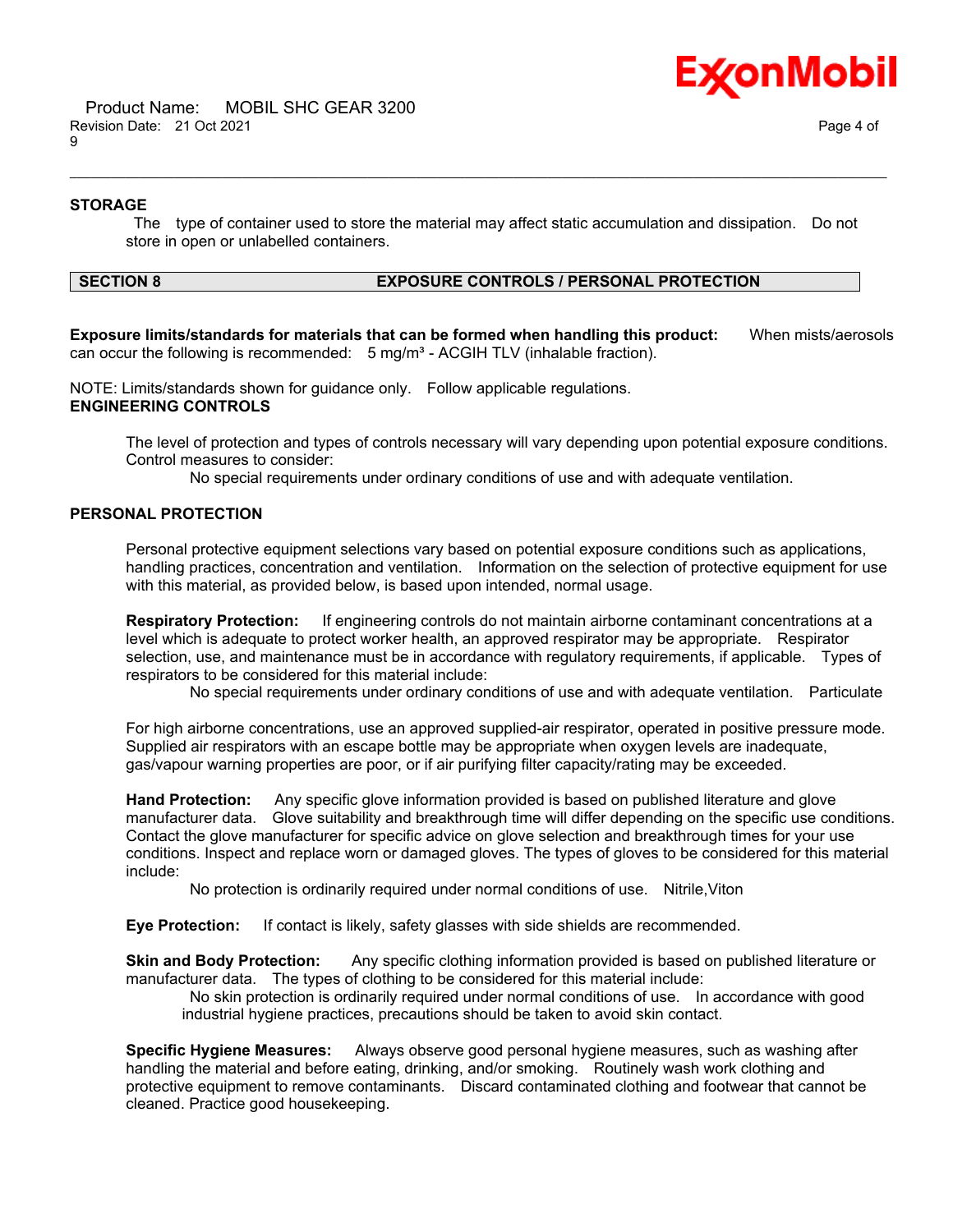



#### **ENVIRONMENTAL CONTROLS**

Comply with applicable environmental regulations limiting discharge to air, water and soil. Protect the environment by applying appropriate control measures to prevent or limit emissions.

#### **SECTION 9 PHYSICAL AND CHEMICAL PROPERTIES**

**Note: Physical and chemical properties are provided for safety, health and environmental considerations only and may not fully represent product specifications. Contact the Supplier for additional information.**

\_\_\_\_\_\_\_\_\_\_\_\_\_\_\_\_\_\_\_\_\_\_\_\_\_\_\_\_\_\_\_\_\_\_\_\_\_\_\_\_\_\_\_\_\_\_\_\_\_\_\_\_\_\_\_\_\_\_\_\_\_\_\_\_\_\_\_\_\_\_\_\_\_\_\_\_\_\_\_\_\_\_\_\_\_\_\_\_\_\_\_\_\_\_\_\_\_\_\_\_\_\_\_\_\_\_\_\_\_\_\_\_\_\_\_\_\_\_

#### **GENERAL INFORMATION**

**Physical State:** Liquid **Colour:** Pale Yellow **Odour:** Characteristic **Odour Threshold:** N/D

#### **IMPORTANT HEALTH, SAFETY, AND ENVIRONMENTAL INFORMATION**

**Relative Density (at 15 °C):** 0.89 [ASTM D1298] **Flammability (Solid, Gas):** N/A **Flash Point [Method]:** >210°C (410°F) [ASTM D-92] **Flammable Limits (Approximate volume % in air):** LEL: 0.9 UEL: 7.0 **Autoignition Temperature:** N/D **Boiling Point / Range:** > 316°C (600°F) [Estimated] **Decomposition Temperature:** N/D **Vapour Density (Air = 1):** > 2 at 101 kPa [Estimated] **Vapour Pressure:** < 0.013 kPa (0.1 mm Hg) at 20 °C [Estimated] **Evaporation Rate (n-butyl acetate = 1):** N/D **pH:** N/A **Log Pow (n-Octanol/Water Partition Coefficient):** > 3.5 [Estimated] **Solubility in Water:** Negligible **Viscosity:** 3200 cSt (3200 mm2/sec) at 40ºC | 171 cSt (171 mm2/sec) at 100°C [ASTM D 445] **Oxidizing Properties:** See Hazards Identification Section.

#### **OTHER INFORMATION**

**Freezing Point:** N/D **Melting Point:** N/A **Pour Point:** -9°C (16°F) [ASTM D5950]

#### **SECTION 10 STABILITY AND REACTIVITY**

**STABILITY:** Material is stable under normal conditions.

**CONDITIONS TO AVOID:** Excessive heat. High energy sources of ignition.

**MATERIALS TO AVOID:** Strong oxidisers

**HAZARDOUS DECOMPOSITION PRODUCTS:** Material does not decompose at ambient temperatures.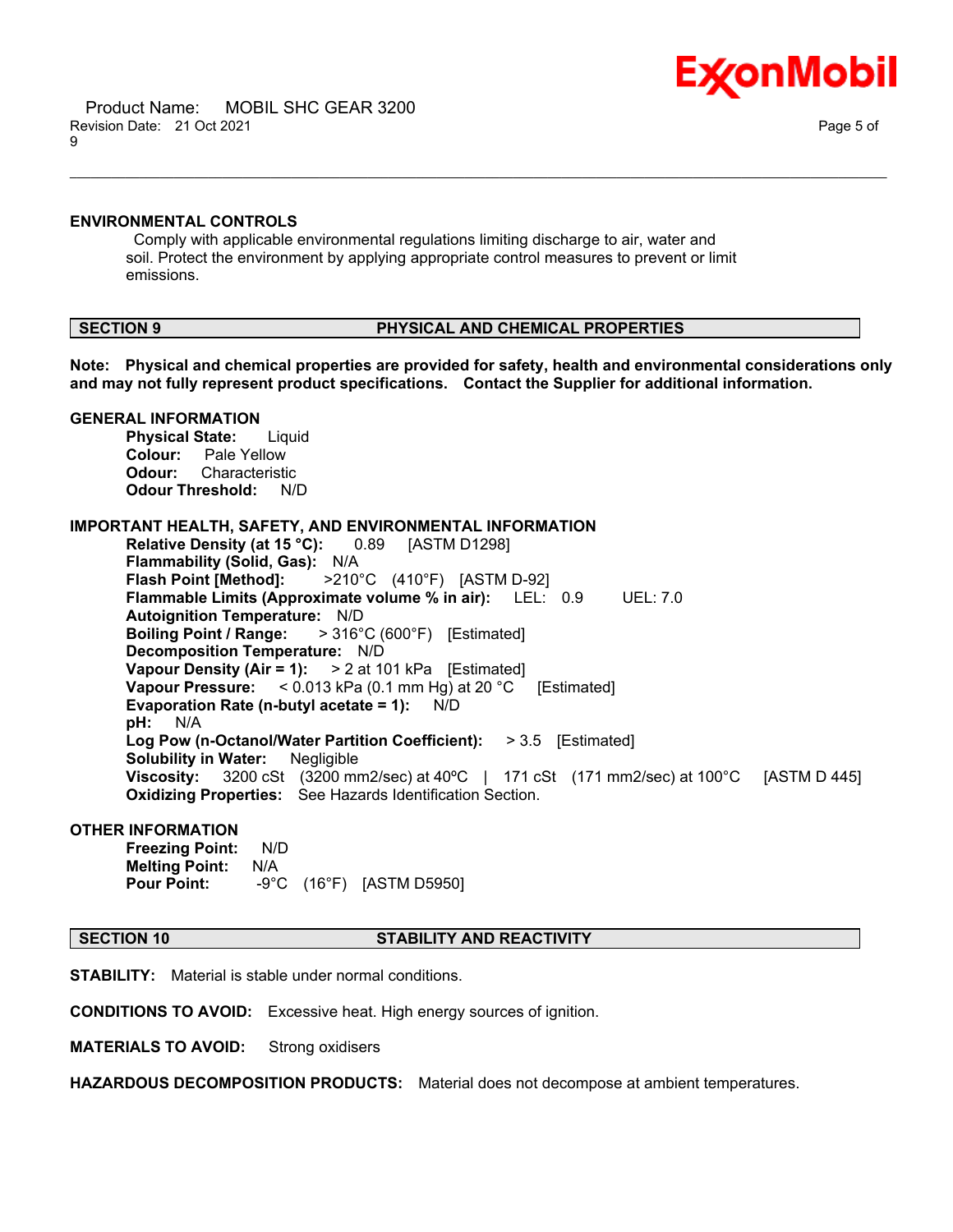

#### **POSSIBILITY OF HAZARDOUS REACTIONS:** Hazardous polymerization will not occur.

# **SECTION 11 TOXICOLOGICAL INFORMATION**

\_\_\_\_\_\_\_\_\_\_\_\_\_\_\_\_\_\_\_\_\_\_\_\_\_\_\_\_\_\_\_\_\_\_\_\_\_\_\_\_\_\_\_\_\_\_\_\_\_\_\_\_\_\_\_\_\_\_\_\_\_\_\_\_\_\_\_\_\_\_\_\_\_\_\_\_\_\_\_\_\_\_\_\_\_\_\_\_\_\_\_\_\_\_\_\_\_\_\_\_\_\_\_\_\_\_\_\_\_\_\_\_\_\_\_\_\_\_

# **INFORMATION ON TOXICOLOGICAL EFFECTS**

| <b>Hazard Class</b>                                               | <b>Conclusion / Remarks</b>                                                                                       |
|-------------------------------------------------------------------|-------------------------------------------------------------------------------------------------------------------|
| Inhalation                                                        |                                                                                                                   |
| Acute Toxicity: No end point data for<br>material.                | Minimally Toxic. Based on assessment of the components.                                                           |
| Irritation: No end point data for material.                       | Negligible hazard at ambient/normal handling temperatures.                                                        |
| Ingestion                                                         |                                                                                                                   |
| Acute Toxicity: No end point data for<br>material.                | Minimally Toxic. Based on assessment of the components.                                                           |
| <b>Skin</b>                                                       |                                                                                                                   |
| Acute Toxicity: No end point data for<br>material.                | Minimally Toxic. Based on assessment of the components.                                                           |
| Skin Corrosion/Irritation: No end point data<br>for material.     | Negligible irritation to skin at ambient temperatures. Based on<br>assessment of the components.                  |
| Eye                                                               |                                                                                                                   |
| Serious Eye Damage/Irritation: No end point<br>data for material. | May cause mild, short-lasting discomfort to eyes. Based on<br>assessment of the components.                       |
| <b>Sensitisation</b>                                              |                                                                                                                   |
| Respiratory Sensitization: No end point data<br>for material.     | Not expected to be a respiratory sensitizer.                                                                      |
| Skin Sensitization: No end point data for<br>material.            | Not expected to be a skin sensitizer. Based on assessment of the<br>components.                                   |
| Aspiration: Data available.                                       | Not expected to be an aspiration hazard. Based on physico-<br>chemical properties of the material.                |
| Germ Cell Mutagenicity: No end point data<br>for material.        | Not expected to be a germ cell mutagen. Based on assessment of<br>the components.                                 |
| Carcinogenicity: No end point data for<br>material.               | Not expected to cause cancer. Based on assessment of the<br>components.                                           |
| Reproductive Toxicity: No end point data<br>for material.         | Not expected to be a reproductive toxicant. Based on assessment<br>of the components.                             |
| Lactation: No end point data for material.                        | Not expected to cause harm to breast-fed children.                                                                |
| <b>Specific Target Organ Toxicity (STOT)</b>                      |                                                                                                                   |
| Single Exposure: No end point data for<br>material.               | Not expected to cause organ damage from a single exposure.                                                        |
| Repeated Exposure: No end point data for<br>material.             | Not expected to cause organ damage from prolonged or repeated<br>exposure. Based on assessment of the components. |

# **TOXICITY FOR SUBSTANCES**

| <b>NAME</b>                | <b>ACUTE TOXICITY</b>                                            |
|----------------------------|------------------------------------------------------------------|
| IAMINES. C12-14-TERT-ALKYL | Dermal Lethality: LD 50 251 mg/kg (Rat); Inhalation Lethality: 4 |
|                            | hour(s) LC50 1.19 mg/l (Vapour) (Rat); Oral Lethality: LD 50 612 |
|                            | $mg/kg$ (Rat)                                                    |

# **OTHER INFORMATION**

 **For the product itself:** 

Repeated and/or prolonged exposure may cause irritation to the skin, eyes, or respiratory tract. Component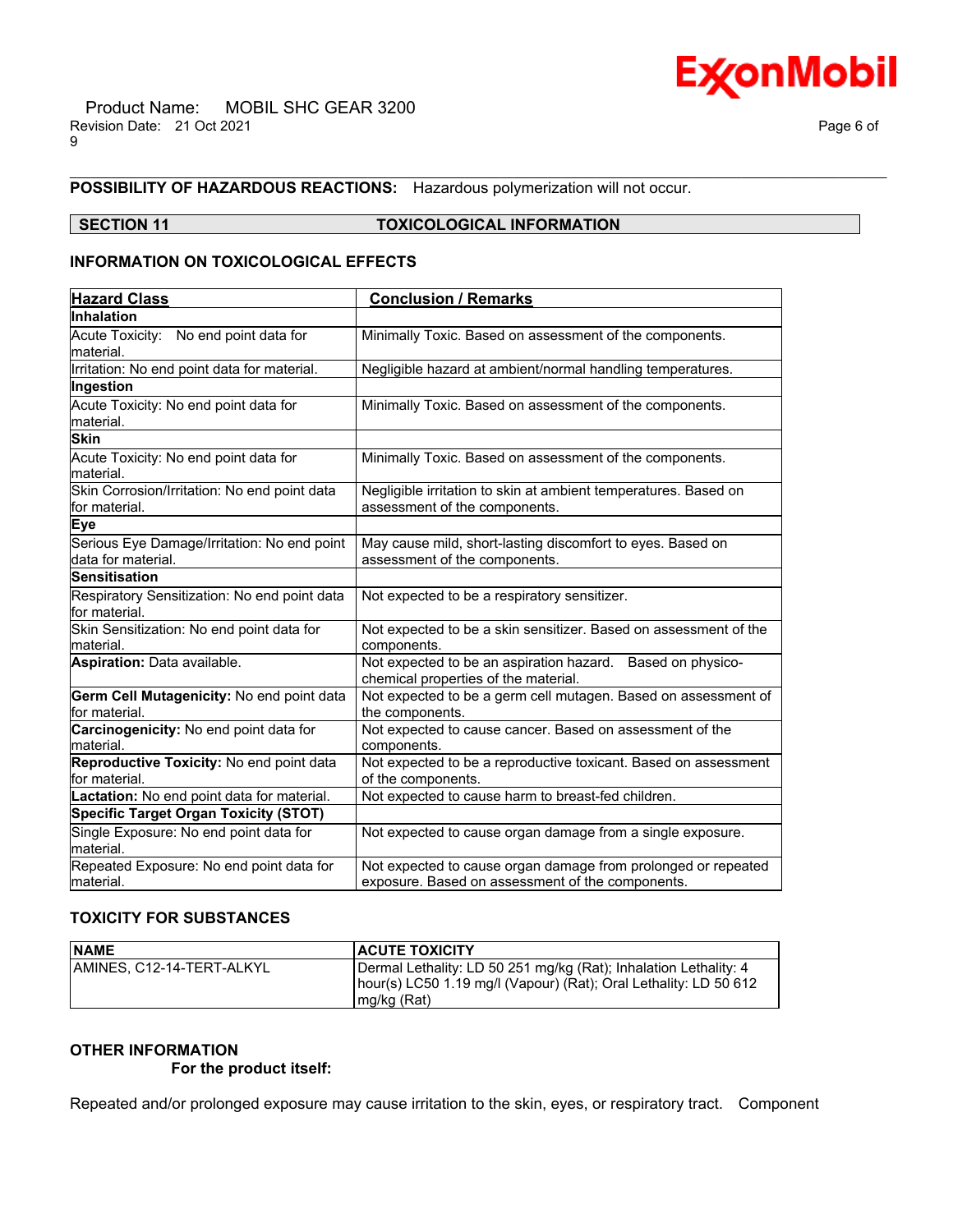#### Product Name: MOBIL SHC GEAR 3200 Revision Date: 21 Oct 2021 Page 7 of 9



\_\_\_\_\_\_\_\_\_\_\_\_\_\_\_\_\_\_\_\_\_\_\_\_\_\_\_\_\_\_\_\_\_\_\_\_\_\_\_\_\_\_\_\_\_\_\_\_\_\_\_\_\_\_\_\_\_\_\_\_\_\_\_\_\_\_\_\_\_\_\_\_\_\_\_\_\_\_\_\_\_\_\_\_\_\_\_\_\_\_\_\_\_\_\_\_\_\_\_\_\_\_\_\_\_\_\_\_\_\_\_\_\_\_\_\_\_\_ concentrations in this formulation would not be expected to cause skin sensitization, based on tests of the components, this formulation, or similar formulations.

# **Contains:**

Synthetic base oils: Not expected to cause significant health effects under conditions of normal use, based on laboratory studies with the same or similar materials. Not mutagenic or genotoxic. Not sensitising in test animals and humans.

# **IARC Classification:**

**The following ingredients are cited on the lists below:** None.

|               | --REGULATORY LISTS SEARCHED-- |               |
|---------------|-------------------------------|---------------|
| 1 = $I$ ARC 1 | $2 = IARC$ 2A                 | $3 = IARC 2B$ |

#### **SECTION 12 ECOLOGICAL INFORMATION**

The information given is based on data for the material, components of the material, or for similar materials, through the application of bridging principals.

# **ECOTOXICITY**

Material -- Not expected to be harmful to aquatic organisms.

# **MOBILITY**

 Base oil component -- Low solubility and floats and is expected to migrate from water to the land. Expected to partition to sediment and wastewater solids.

| <b>SECTION 13</b> | <b>DISPOSAL CONSIDERATIONS</b> |
|-------------------|--------------------------------|
|-------------------|--------------------------------|

Disposal recommendations based on material as supplied. Disposal must be in accordance with current applicable laws and regulations, and material characteristics at time of disposal.

# **DISPOSAL RECOMMENDATIONS**

Product is suitable for burning in an enclosed controlled burner for fuel value or disposal by supervised incineration at very high temperatures to prevent formation of undesirable combustion products. Protect the environment. Dispose of used oil at designated sites. Minimize skin contact. Do not mix used oils with solvents, brake fluids or coolants.

**Empty Container Warning** Empty Container Warning (where applicable): Empty containers may contain residue and can be dangerous. Do not attempt to refill or clean containers without proper instructions. Empty drums should be completely drained and safely stored until appropriately reconditioned or disposed. Empty containers should be taken for recycling, recovery, or disposal through suitably qualified or licensed contractor and in accordance with governmental regulations. DO NOT PRESSURISE, CUT, WELD, BRAZE, SOLDER, DRILL, GRIND, OR EXPOSE SUCH CONTAINERS TO HEAT, FLAME, SPARKS, STATIC ELECTRICITY, OR OTHER SOURCES OF IGNITION. THEY MAY EXPLODE AND CAUSE INJURY OR DEATH.

# **SECTION 14 TRANSPORT INFORMATION**

**LAND** : Not Regulated for Land Transport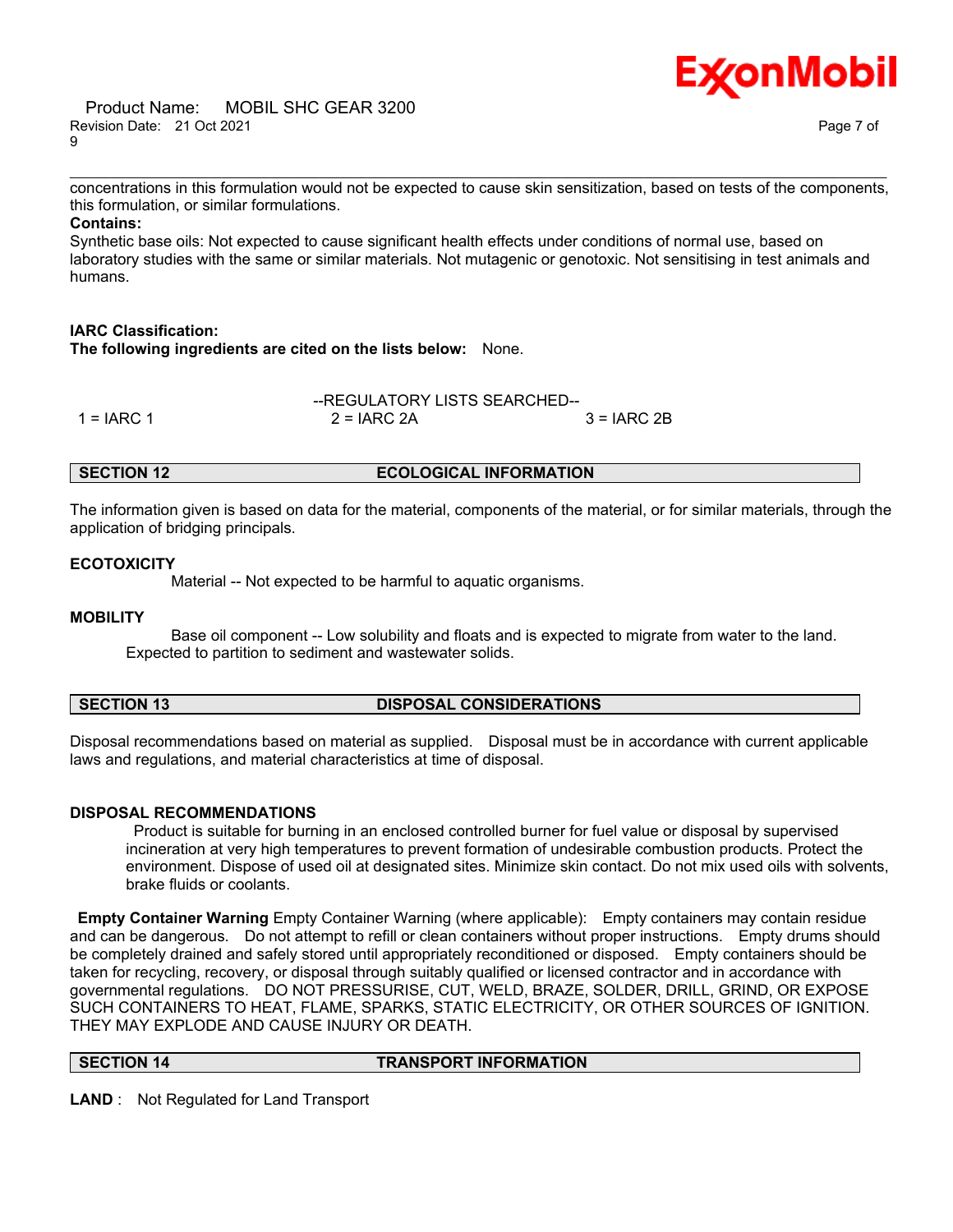

# **SEA (IMDG):** Not Regulated for Sea Transport according to IMDG-Code

**Marine Pollutant:** No

# **AIR (IATA):** Not Regulated for Air Transport

#### **SECTION 15 REGULATORY INFORMATION**

\_\_\_\_\_\_\_\_\_\_\_\_\_\_\_\_\_\_\_\_\_\_\_\_\_\_\_\_\_\_\_\_\_\_\_\_\_\_\_\_\_\_\_\_\_\_\_\_\_\_\_\_\_\_\_\_\_\_\_\_\_\_\_\_\_\_\_\_\_\_\_\_\_\_\_\_\_\_\_\_\_\_\_\_\_\_\_\_\_\_\_\_\_\_\_\_\_\_\_\_\_\_\_\_\_\_\_\_\_\_\_\_\_\_\_\_\_\_

This material is not considered hazardous according to the Classification of Chemicals based on Globally Harmonized System of Classification and Labelling of Chemicals (GHS).

#### **REGULATORY STATUS AND APPLICABLE LAWS AND REGULATIONS**

**Listed or exempt from listing/notification on the following chemical inventories :** AIIC, DSL, IECSC, KECI, PICCS, TCSI, TSCA

 **Special Cases:**

| Inventory   | 1LUS                             |
|-------------|----------------------------------|
| <b>ENCS</b> | Apply<br>$- - -$<br>Restrictions |

# **SECTION 16 OTHER INFORMATION**

# **N/D = Not determined, N/A = Not applicable**

**KEY TO THE H-CODES CONTAINED IN SECTION 3 OF THIS DOCUMENT (for information only):**

H302: Harmful if swallowed; Acute Tox Oral, Cat 4

H304: May be fatal if swallowed and enters airways; Aspiration, Cat 1

H311: Toxic in contact with skin; Acute Tox Dermal, Cat 3

H314(1B): Causes severe skin burns and eye damage; Skin Corr/Irritation, Cat 1B

H316: Causes mild skin irritation; Skin Corr/Irritation, Cat 3

H317: May cause allergic skin reaction; Skin Sensitisation, Cat 1

H330(2): Fatal if inhaled; Acute Tox Inh, Cat 2

H335: May cause respiratory irritation; Target Organ Single, Resp Irr

H373: May cause damage to organs through prolonged or repeated exposure; Target Organ, Repeated, Cat 2

H400: Very toxic to aquatic life; Acute Env Tox, Cat 1

H402: Harmful to aquatic life; Acute Env Tox, Cat 3

H410: Very toxic to aquatic life with long lasting effects; Chronic Env Tox, Cat 1

H412: Harmful to aquatic life with long lasting effects; Chronic Env Tox, Cat 3

# **THIS SAFETY DATA SHEET CONTAINS THE FOLLOWING REVISIONS:**

Composition: Component Table information was modified.

Section 13: Disposal Considerations - Disposal Recommendations information was modified.

Section 15: National Chemical Inventory Listing information was modified.

Section 16: HCode Key information was modified.

----------------------------------------------------------------------------------------------------------------------------------------------------- The information and recommendations contained herein are, to the best of ExxonMobil's knowledge and belief,